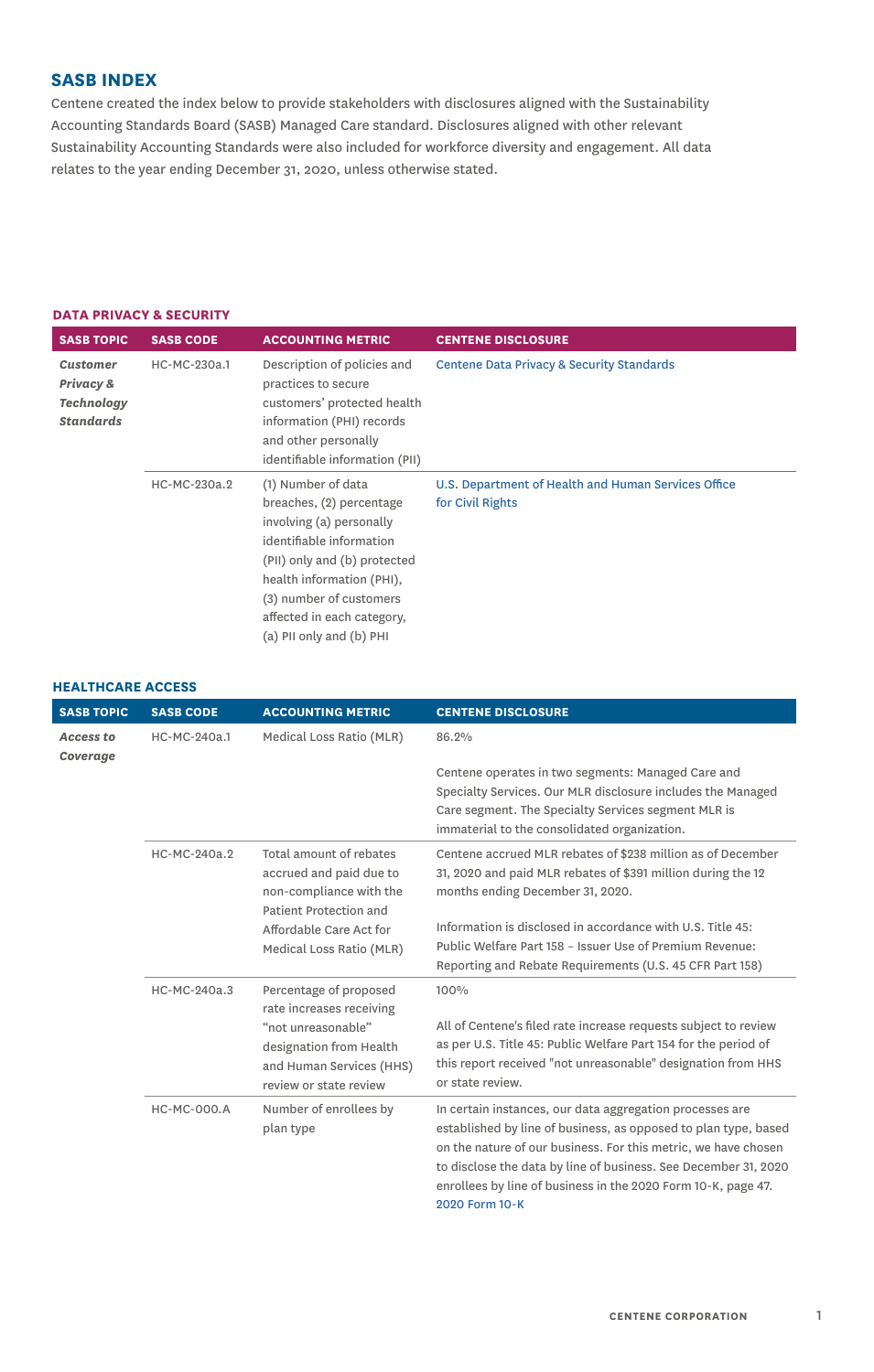## **HEALTHCARE QUALITY**

| <b>SASB TOPIC</b>                  | <b>SASB CODE</b> | <b>ACCOUNTING METRIC</b>                                                                                                                                                                                        | <b>CENTENE DISCLOSURE</b>                                                                                                                                                                                                                                                                                                                                                                                                                                                                                                                                                                                                                                                                                                                                                                                                                      |
|------------------------------------|------------------|-----------------------------------------------------------------------------------------------------------------------------------------------------------------------------------------------------------------|------------------------------------------------------------------------------------------------------------------------------------------------------------------------------------------------------------------------------------------------------------------------------------------------------------------------------------------------------------------------------------------------------------------------------------------------------------------------------------------------------------------------------------------------------------------------------------------------------------------------------------------------------------------------------------------------------------------------------------------------------------------------------------------------------------------------------------------------|
| Plan<br>Performance                | HC-MC-250a.1     | Average Medicare<br>Advantage plan rating for<br>each of the following plan<br>types: $(1)$ HMO, $(2)$ local<br>PPO, (3) regional PPO, (4)<br>PFFS, and (5) SNP                                                 | <b>Member Weighted Rating</b><br>Reporting Year 2022<br>HMO/HMOPOS: 3.91<br>Local PPO: 3.74<br>PFFS: 4.00<br>HMO - Health Maintenance Organization Plans<br>HMOPOS - Health Maintenance Organization - Point of<br>Sale Plans<br>Local PPO - Local Preferred Provider Organization Plans<br>PFFS - Private Fee-for-Service Plans                                                                                                                                                                                                                                                                                                                                                                                                                                                                                                               |
|                                    | HC-MC-250a.2     | Enrollee retention rate by<br>plan type, including: (1)<br>HMO, (2) local PPO, (3)<br>regional PPO, (4) PFFS,<br>and $(5)$ SNP                                                                                  | Please refer to MEMBERSHIP table in the 2020 Form 10-K,<br>page 47. 2020 Form 10-K                                                                                                                                                                                                                                                                                                                                                                                                                                                                                                                                                                                                                                                                                                                                                             |
| <b>Improved</b><br><b>Outcomes</b> | HC-MC-260a.1     | Percentage of enrollees in<br>wellness programs by type:<br>$(1)$ diet and nutrition, $(2)$<br>exercise, (3) stress<br>management, (4) mental<br>health, (5) smoking or<br>alcohol cessation, or<br>$(6)$ other | Centene's government-sponsored Medicare Advantage and<br>Medicaid managed care plans develop and offer a<br>comprehensive portfolio of programs that build in wellness<br>aspects to advance health outcomes for Centene's members.<br>These programs leverage cutting-edge clinical guidelines,<br>evidence-based best practices and data science models to<br>support whole health for the individual based on their<br>identified needs. Members are able to access these programs<br>through a variety of channels including local partners. One<br>example is our multipronged Fluvention campaign that is<br>designed to promote vaccination as the key to flu prevention.<br>By increasing annual influenza vaccination rates in high-risk<br>members, health-related complications and excess healthcare<br>costs are greatly reduced. |

## **ENVIRONMENTAL IMPACTS ON HEALTH**

| <b>SASB TOPIC</b> | <b>SASB CODE</b> | <b>ACCOUNTING METRIC</b>     | <b>CENTENE DISCLOSURE</b>                        |
|-------------------|------------------|------------------------------|--------------------------------------------------|
| Climate           | HC-MC-450a.1     | Discussion of the strategy   | See 2020 Task Force on Climate-related Financial |
| Change            |                  | to address the effects of    | <b>Disclosures Report</b>                        |
| <b>Impacts</b>    |                  | climate change on business   |                                                  |
| on Human          |                  | operations and how specific  |                                                  |
| Health            |                  | risks presented by changes   |                                                  |
|                   |                  | in the geographic incidence, |                                                  |
|                   |                  | morbidity, and mortality     |                                                  |
|                   |                  | of illnesses and diseases    |                                                  |
|                   |                  | are incorporated into risk   |                                                  |
|                   |                  | models                       |                                                  |